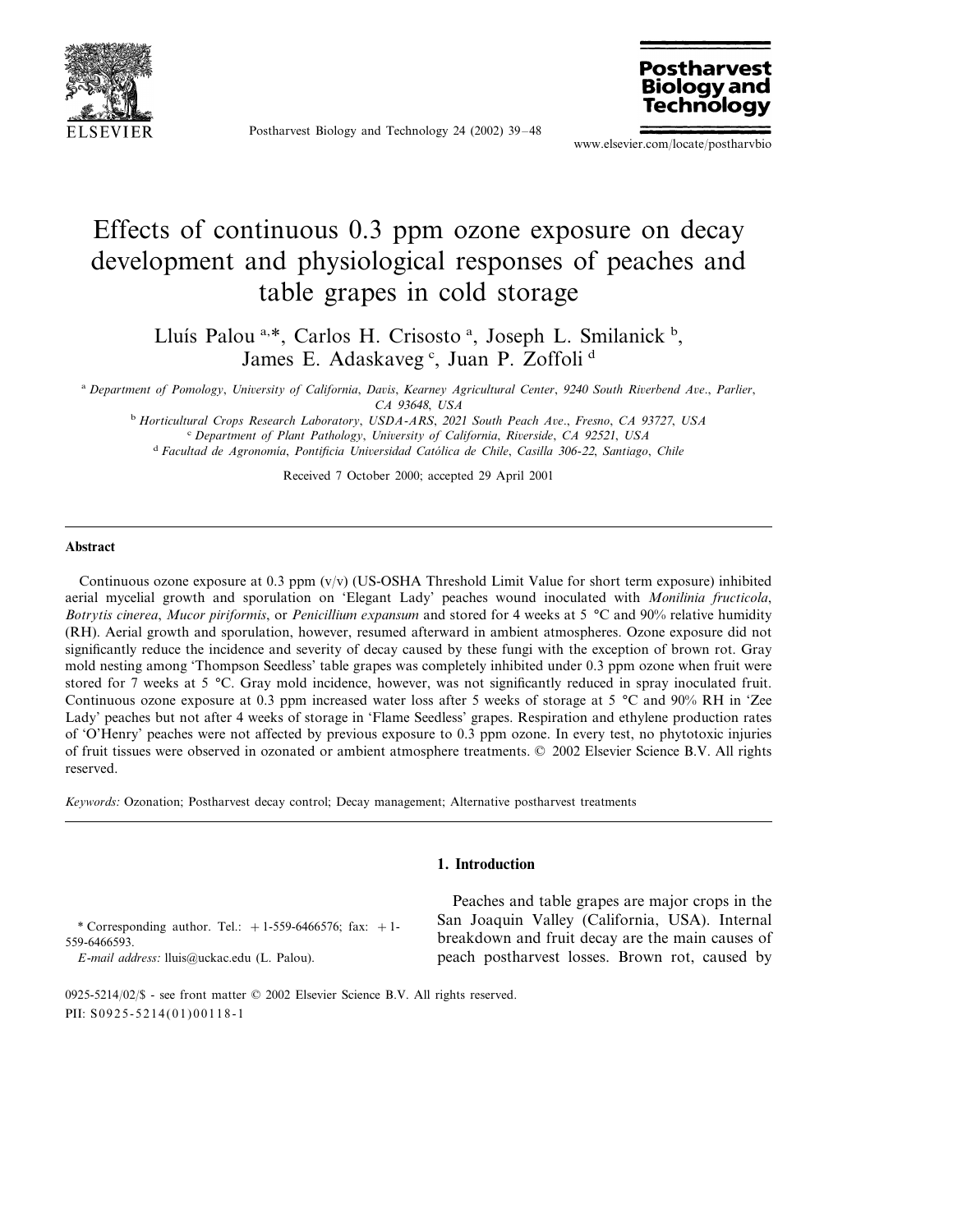*Monilinia fructicola* (G. Wint.) Honey, is the most important postharvest disease of stone fruit in California. Depending on weather conditions and postharvest handling, other high-incidence postharvest diseases of stone fruit are gray mold, caused by *Botrytis cinerea* Pers.:Fr., Mucor and Rhizopus rots, caused by *Mucor piriformis* E. Fischer and *Rhizopus stolonifer* (Ehrenb.) Lind., respectively, and blue mold, caused by *Penicillium expansum* Link. (Ogawa and English, 1991). Integrated pest management practices including the use of both preharvest and postharvest fungicides are currently required to effectively control postharvest diseases. Problems associated with the use of synthetic fungicides such as the proliferation of resistant strains of the pathogens or concerns about public health and environmental contamination have increased the need for development of alternative treatments.

In California, table grapes may be held for as long as 4 months under refrigerated storage at  $-1-0$  °C and 90–95% RH, but gray mold caused by *B*. *cinerea* and stem browning due to water loss can become significant problems limiting prolonged storage (Capellini et al., 1986; Nelson, 1991). Control of gray mold during cold storage of table grapes is achieved by periodic fumigation with sulfur dioxide. However, sulfite residues on fumigated produce and associated injuries to the berries, such as bleaching, are the main concerns related to this practice (Smilanick et al., 1990; Luvisi et al., 1992).

In 1997, an expert panel reviewed the safety and potential for food processing use of ozone, the triatomic form of oxygen  $(O_3)$ , and declared ozone to be generally recognized as safe (GRAS) for food contact applications in the United States (Graham et al., 1997; US-FDA, 1997). Since that time, interest in developing ozone applications in the food industry has increased. Currently, an Electric Power Research Institute supported committee is submitting a Food Additive Petition to the United States Food and Drug Administration (US-FDA) that would allow ozone to be used in food contact applications. For the postharvest treatment of fresh fruit and vegetables, ozone can be used as a relatively brief pre-storage or storage treatment in air or water, or as a continuous or intermittent component of the atmosphere throughout storage or transportation. Both procedures have recently received considerable commercial interest, especially because of the lack of residues on the produce and the new regulatory issues.

The current Threshold Limit Value — Short Term Exposure Limit (TLV-STEL) established by the United States Occupational Safety and Health Administration (US-OSHA) for gaseous ozone is 0.3 ppm. This is the level to which individuals can be exposed for 15 min without suffering from irritation or other acute effects. The US-OSHA Threshold Limit Value — Time Weighed Average (TLV-TWA) is 0.1 ppm and it is defined as the ozone concentration to which individuals can be repeatedly exposed for a normal 8 h workday.

There are numerous reports on both the benefits and the lack of benefits of ozone in air of storage rooms. However, little research has been focused on the effect of ozone on either stone fruits or table grapes and the effects of continuously supplied ozone gas at 0.3 ppm, which would currently be the highest concentration to be used under commercial conditions, have not been previously evaluated. Early work by Spalding (1966, 1968) showed that ozone did not significantly retard the growth of both *M*. *fructicola* and *R*. *stolonifer* on artificially inoculated peaches until a concentration of at least 0.5 ppm was used; ozone at this concentration and higher inhibited the fungal surface growth. In contrast, Ridley and Sims (1967) found reductions in decay incidence and severity on peaches inoculated with *M*. *fructicola* or *Rhizopus* sp. and stored under 0.5 ppm ozone. High atmospheric ozone levels (0.1 ppm) during the growing season increased postharvest weight loss in plums, but did not affect internal fruit quality or the incidence of internal breakdown (Crisosto et al., 1993). Ozone at 0.3 ppm for two 6 h exposure periods significantly inhibited in vitro sporulation and germination of *B*. *cinerea* (Krause and Weidensaul, 1977). In the experiments by Spalding (1968), continuous exposure to 0.5 ppm ozone at 15 °C for 6 days did not control gray mold. Sarig et al. (1996) reported that ozone controlled *R*. *stolonifer* and induced resveratrol and pterostilbene phytoalexins in table grapes,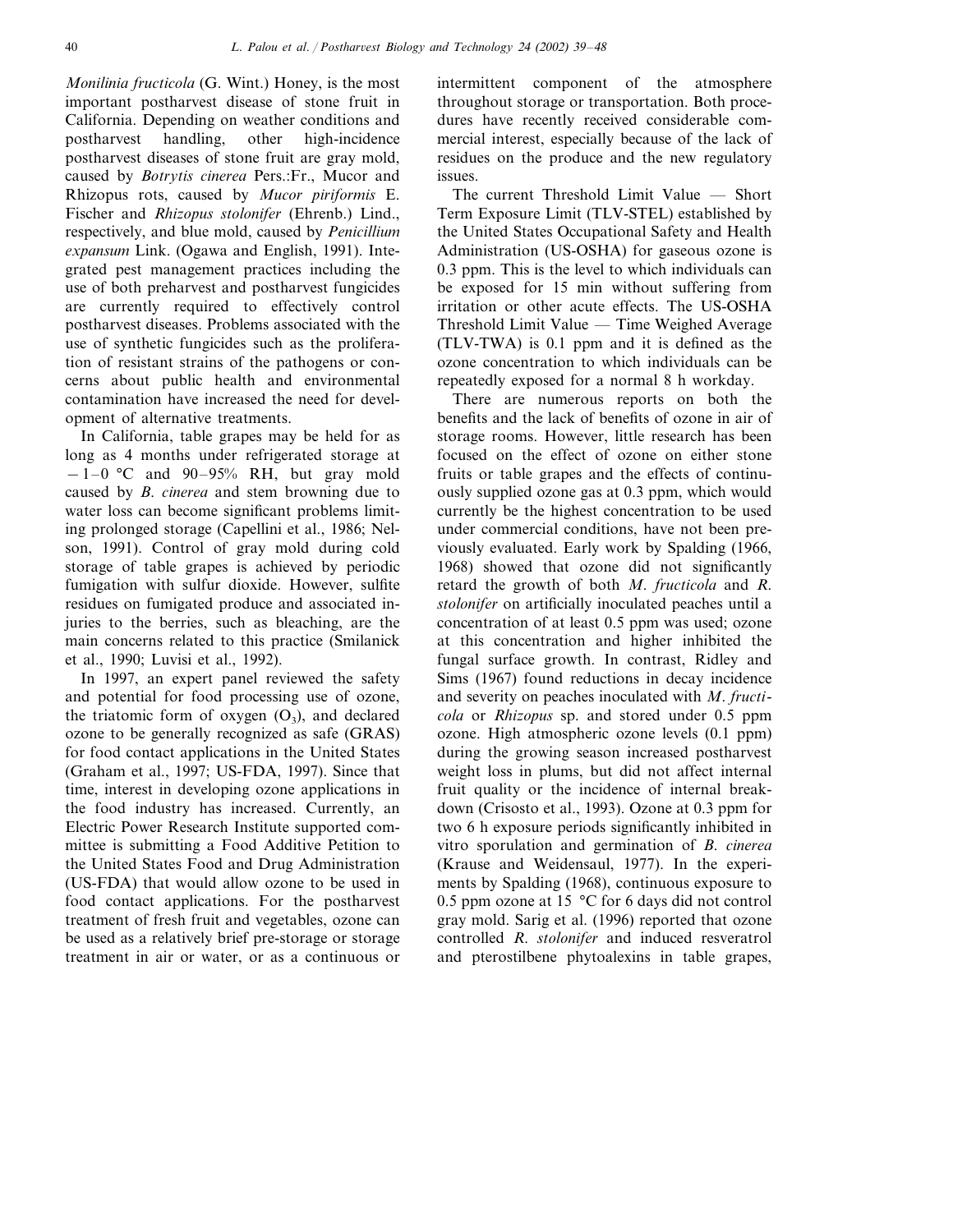making the berries more resistant to subsequent infections.

The objectives of this work were to evaluate the effects of continuous gaseous ozone exposure at 0.3 ppm (US-OSHA TLV-STEL) on: (1) the development of the most important postharvest pathogens of stone fruits and table grapes on artificially inoculated fruit stored at low temperature; (2) the weight loss of peaches and table grapes; and (3) the respiration and ethylene production rates of peaches.

#### **2. Materials and methods**

#### <sup>2</sup>.1. *Ozone exposure implementation*

A 90 W corona discharge ozone generator (AgroCare™, Model Oxtomcav XEE-245, Agroquality International, LLC, Bridgewater, NJ, USA) was installed in a  $66.6 \text{ m}^3$  standard cold storage room and set to maintain a room concentration of ozone of  $0.3 \pm 0.05$  ppm (v/v;  $0.3 \pm 0.05$ ) µL L<sup>-1</sup>) at 5 °C and 90% relative humidity (RH). Ozone was released into the room through a perforated PVC tube anchored to the ceiling in front of the cooler unit fans. The ozone concentration in the room was continuously monitored by circulating air from the room through an ultraviolet absorption ozone analyzer (Model IN-2000-1, INUSA Inc., Needham, MA) with a measurement range of  $0.0-1.0$  ppm (v/v) at 253.7 nm and a minimum detection limit of 0.01 ppm. In order to have a comparative control room with an ambient air atmosphere, the same environmental conditions of temperature and RH were set and continuously monitored in another similar standard cold storage room. Ozone levels in this control room were periodically assessed with either a heated metal oxide ozone sensor (Model 21-Z, Eco Sensors Inc., Santa Fe, NM, USA), with a minimum detection limit of 0.02 ppm, or a gas sampling pump (Sensidyne Model 800, Clearwater, FL) with detection tube no. 18L and a minimum detection limit of 0.025 ppm. No measurable ozone was detected by either method during the whole storage period. The desired RH was maintained in both rooms by an air-assisted

low pressure RH system, equipped with a computer-controlled humidity transmitter (Model HMD20VB, Vaisala, Helsinki, Finland).

#### <sup>2</sup>.2. *Fruit*

Peaches [*Prunus persica* (L.) Batsch.], cvs. 'Elegant Lady', 'Zee Lady', and 'O'Henry', grown in organic orchards in the San Joaquin Valley (California, USA) were selected, randomized, and used in the experiments before any postharvest treatments were applied. Table grapes (*Vitis inifera* L.) cvs. 'Thompson Seedless' and 'Flame Seedless' from commercial vineyards in the San Joaquin Valley were harvested at commercial maturity and used before receiving any sulfur dioxide treatment. They were superficially disinfected by immersion for 1 min in diluted bleach (0.5% sodium hypochlorite), rinsed with fresh water, and allowed to air dry at room temperature.

#### <sup>2</sup>.3. *Decay deelopment experiments*

*B*. *cinerea* (isolates 93-58 and 28E7) and *M*. *piriformis* (isolate LP-7) were incubated on potato dextrose agar (PDA) medium in Petri dishes at 20 °C for 7–14 days, *M*. *fructicola* (isolate 79-1) on V-8 agar medium at 20 °C for up to 15 days, and *P*. *expansum* (isolate PES-1) on PDA at 25 °C for  $7-10$  days. Spores were rubbed from the agar surface with a sterile glass rod after 5 ml of  $0.05\%$  (w/v) Triton X-100 in sterile water were added. The high density spore suspension was passed through two layers of cheese cloth and, after counting the number of spores with a hemacytometer, diluted with sterile water to the desired inoculum density.

'Elegant Lady' peaches were wounded once on the equator of the fruit with a probe tip 1 mm wide by 2 mm in length and inoculated, using a micropipet, with 20  $\mu$ L of a suspension containing 2×10<sup>4</sup> spores mL−<sup>1</sup> of *M*. *fructicola*, *B*. *cinerea* (isolate 93-58), *M. piriformis*, or  $10^5$  spores mL<sup>-1</sup> of *P*. *expansum*. Inoculated fruit were held at room temperature in the laboratory for about 24 h, at which time peaches were stored for 4 weeks at 5 °C and 90% RH under 0.3 ppm ozone (ozone room) or in an ambient air atmosphere (control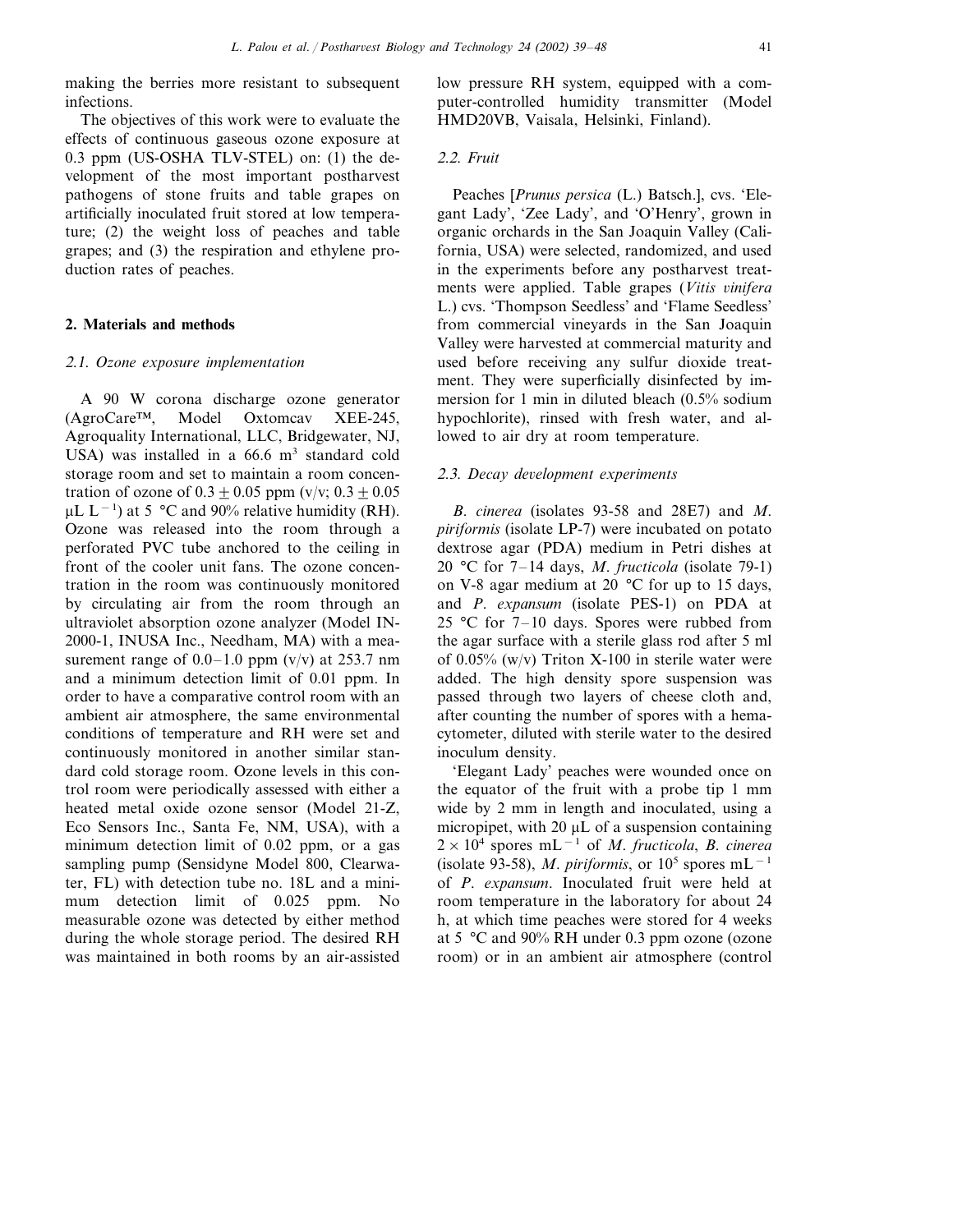room). Inoculated fruit were placed on cavity trays on wooden trays that assured adequate gas contact. For each pathogen and storage treatment, four 20-fruit replicates (trays) were used. Disease incidence and severity, as well as external disease appearance, were checked weekly. Severity was assessed as lesion area by measuring the two main lesion diameters. The following qualitative scale was used to characterize aerial mycelial growth:  $0 = no$  visible mycelia;  $1 = visible$  mycelia with abnormal characteristics;  $2 =$  visible mycelia with normal appearance. Sporulation was recorded as present or absent. When no normal mycelial growth and/or lack of sporulation were noticed on decayed ozone treated fruit at the end of the cold storage period, recovery of the pathogen was checked by incubating fruit samples in an ambient atmosphere at 20 °C and 90% RH for 2 days.

For the evaluation of gray mold incidence on grapes, a conidial suspension containing  $2 \times 10^4$ spores mL<sup>−</sup><sup>1</sup> of *B*. *cinerea* (isolate 28E7) was uniformly sprayed for about 5 s on clusters of 'Thompson Seedless' table grapes placed on open wooden trays. For the evaluation of *B*. *cinerea* nesting ability, 10  $\mu$ L of a suspension of  $2 \times 10^6$ spores mL<sup>−</sup><sup>1</sup> of *B*. *cinerea* were injected in the flesh of one central single berry per cluster using a Hamilton syringe (Hamilton Co., Reno, NV, USA). About 3–4 h after inoculation, when the inoculum droplets on the spray-inoculated clusters were dried, inoculated grapes were stored for 7 weeks at 5 °C and 90% RH in the ozone or the control room. In each storage treatment, there were six 2-cluster replicates (trays) for the spray inoculation method and six 4-cluster replicates for the syringe inoculation method. The number of infected berries per cluster and the number of infected berries surrounding the inoculated berry were recorded weekly.

Data on the peach severity (lesion area) and arcsine-transformed data on the incidence of decayed peaches or berries were evaluated by an analysis of variance and Fisher's Protected Least Significant Difference (LSD) test  $(P = 0.05)$  using SAS software.

# <sup>2</sup>.4. *Physiological response experiments*

#### <sup>2</sup>.4.1. *Weight loss*

Ten wooden trays with 24 'Zee Lady' peaches each were weighed; five trays were stored under 0.3 ppm ozone and five trays under ambient air for 6 weeks at 5 °C and 90% RH. The weight of four trays from each room was recorded weekly. After 1 week of storage, 12 peaches from the fifth tray from each room were separated, individually marked, and held in ambient atmospheres at 20 °C and 90% RH for a 7-day ripening period. Those fruit were weighed daily. After 2 weeks of storage, the procedure was repeated with the other 12 fruit from the fifth tray in each room.

The effect of ozone exposure on table grape weight loss was also investigated. Eight wooden trays with three clusters of 'Flame Seedless' table grapes each were weighed. Four trays each were stored at 5 °C and 90% RH for 4 weeks in both the ozone and control rooms. Ozone concentration in the ozone room was 0.3 ppm. The weight of three trays from each room was recorded weekly. After 1 week of storage, the clusters from the fourth tray in each room were individually marked, placed under ambient air at 20 °C and 90% RH, and weighed daily for 7 days.

Data on weekly weight loss during cold storage or daily weight loss during ripening were analyzed using analysis of variance procedures of SAS. Fisher's Protected LSD test  $(P = 0.05)$  was used to separate means.

# <sup>2</sup>.4.2. *Peach respiration and ethylene production*

'O'Henry' peaches were individually marked, weighed, placed on wooden trays, and stored for 3 weeks at 5 °C and 90% RH under 0.3 ppm ozone or in the control room. After 1, 2, and 3 weeks of exposure, ten fruit were removed from each room and each one was weighed and placed in a 750 mL plastic container. The containers, connected to a compressed air flow-through system, were placed in an ambient atmosphere room at 20 °C and 90% RH for a 5-day ripening period. Natural ethylene was removed from the air by circulating through a potassium permanganate filter. The total airflow rate delivered to each container was adjusted so that carbon dioxide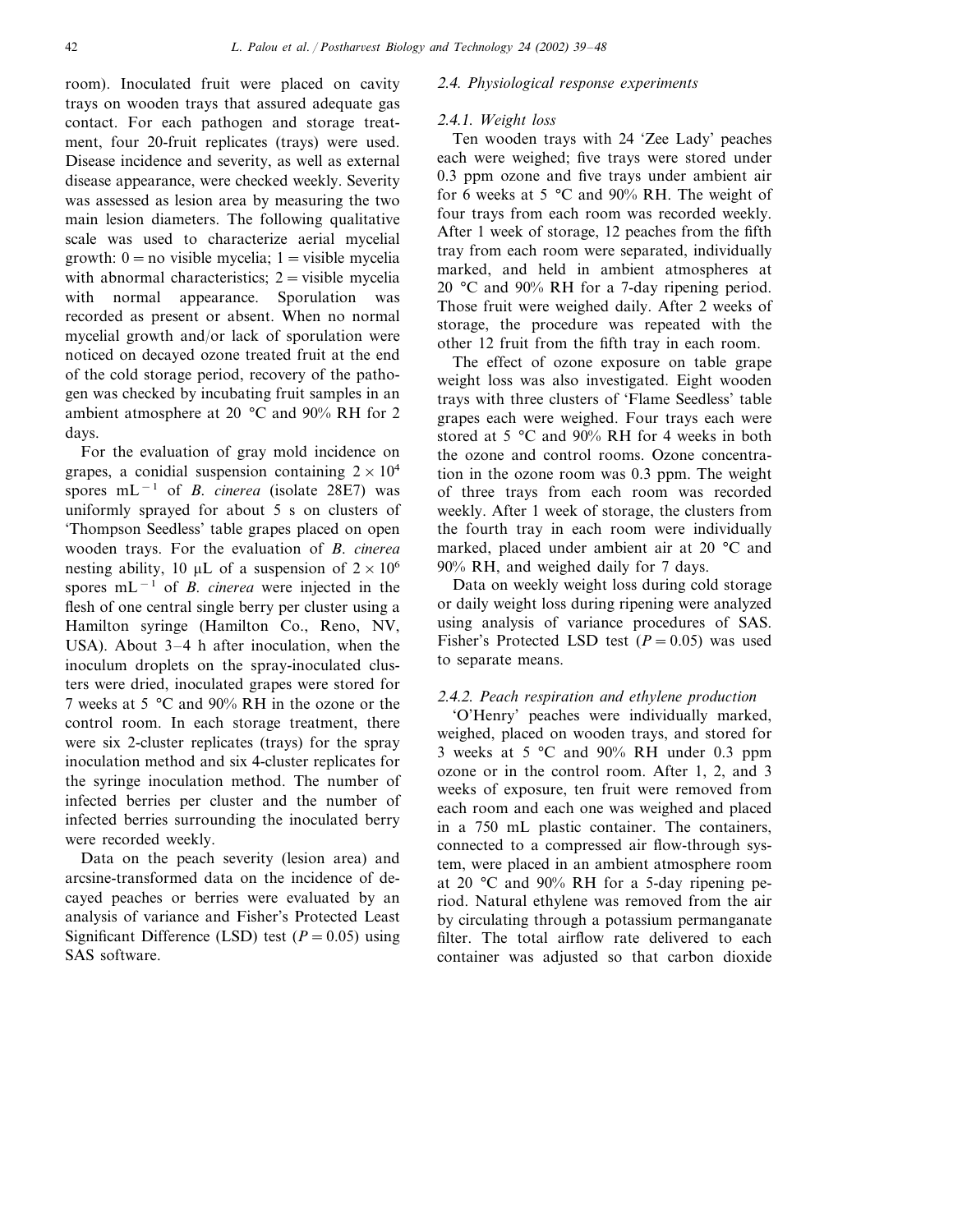accumulation from respiration remained below 0.2% (Crisosto et al., 1993). Air samples were taken daily from each container and carbon dioxide and ethylene concentrations measured with an infrared gas analyzer (Horiba PIR-2000R, Horiba Instruments Inc., Irvine, CA, USA) and a gas chromatograph equipped with a flame ionization detector (Carle AGC-211, EG&G Chandler Engineering, Tulsa, OK, USA), respectively. Fruit carbon dioxide and ethylene production rates were calculated from the gas concentrations, fruit mass, and flow rates. Airflow rates were measured with a digital flowmeter (Model ADM1000, J&W Scientific, Folsom, CA, USA). An analysis of variance was applied to the daily data and means were separated using Fisher's Protected LSD test  $(P=0.05)$ .

#### **3. Results**

# <sup>3</sup>.1. *Decay deelopment experiments*

## 3.1.1. *Peaches*

The incidence of brown rot caused by *M*. *fructicola* on inoculated 'Elegant Lady' peaches was significantly lower under 0.3 ppm ozone than under ambient air after 14 days of storage at 5 °C, but not after 21 or 28 days (Fig. 1A). Brown rot severity as lesion area was significantly lower under ozone after 21 days storage. The difference after 21 and 28 days reached about 550 and 1650 mm<sup>2</sup>, respectively. There were no significant differences between ozone and control treatments for either disease incidence or disease severity of gray mold (Fig. 1B), Mucor rot (Fig. 1C), and blue mold (Fig. 1D). Mucor rot incidence among control fruit reached only 2.5 and 21% after 21 and 28 days, respectively. Continuous ozone exposure at 0.3 ppm strongly affected external mycelial growth and sporulation of all the pathogens tested. Aerial mycelia were not developed or were abnormally developed on decayed fruit under ozone, while normal disease symptoms at 5 °C were observed on decayed control fruit (Table 1). After visual assessment, *M*. *fructicola* did not develop aerial mycelia under ozone during the entire 28-day cold storage period. Toward the end of the storage period under ozone, *B*. *cinerea* developed a short, compact, and dark mycelium that did not develop conidia.



Fig. 1. Disease incidence (bars) and severity (lines) of postharvest brown rot (A); gray mold (B); Mucor rot (C); and blue mold (D) on wound inoculated 'Elegant Lady' peaches stored for 4 weeks at 5 °C and 90% RH under ambient air (control) or 0.3 ppm ozone.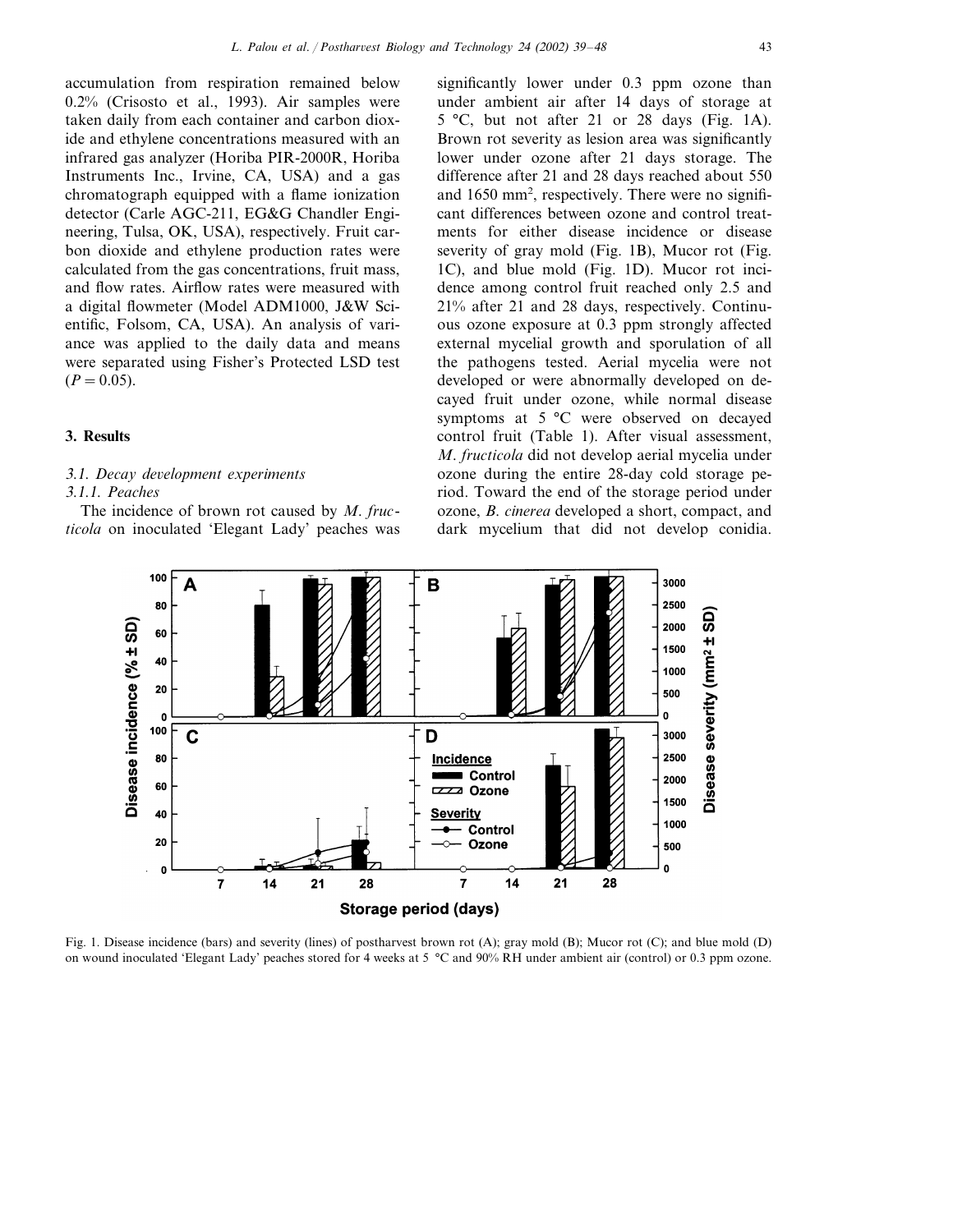| Pathogen      | Treatment | Storage period (days) |             |                |        |                |     |                |                |                |
|---------------|-----------|-----------------------|-------------|----------------|--------|----------------|-----|----------------|----------------|----------------|
|               |           |                       |             | 14             |        | 21             |     | 28             |                | R <sup>c</sup> |
|               |           | $AM^a$                | $S^{\rm b}$ | AM             | S      | AM             | S   | AM             | S              |                |
| M. fructicola | Control   | $\theta$              |             | $\theta$       |        | $\mathfrak{D}$ |     | $\mathfrak{D}$ | $+$            |                |
|               | Ozone     | $\mathbf{0}$          |             | $\mathbf{0}$   |        | $\mathbf{0}$   |     | $\theta$       |                |                |
| B. cinerea    | Control   | $\mathbf{0}$          |             | $\theta$       |        | $\mathfrak{D}$ |     |                | $^{+}$         |                |
|               | Ozone     | $\Omega$              | —           | $\mathbf{0}$   | –      | $\mathbf{0}$   |     |                |                |                |
| M. piriformis | Control   | $\mathbf{0}$          |             | $\mathfrak{D}$ | $^{+}$ | $\overline{2}$ | $+$ | 2              | $^{+}$         |                |
|               | Ozone     | $\mathbf{0}$          |             |                |        |                |     |                |                |                |
| P. expansum   | Control   | $\mathbf{0}$          |             | $\theta$       |        | $\mathbf{0}$   |     |                | $\overline{+}$ |                |
|               | Ozone     | $\theta$              |             | $\theta$       | –      | $\theta$       |     |                |                | $^+$           |

Influence of continuous 0.3 ppm ozone exposure on aerial mycelial growth and sporulation of postharvest decay fungi on wound inoculated 'Elegant Lady' peaches stored for 4 weeks at 5 °C and 90% RH

<sup>a</sup> Aerial mycelia rating (visible assessment):  $0 = no$  visible mycelia;  $1 = visible$  mycelia with abnormal characteristics;  $2 = visible$ mycelia with normal appearance.

<sup>b</sup> Sporulation rating:  $+$  = spores present;  $-$  = spores absent.

<sup>c</sup> Recovery rating:  $+$  = normal disease symptoms after 2 days incubation at 20 °C and 90% RH in an ambient air atmosphere.

*M*. *piriformis* under ozone developed masses of short and yellowish stromatic bodies that did not develop sporangia. Appearance of external mycelia of *P*. *expansum* on ozone treated fruit was normal, although the area where aerial mycelia were present was substantially smaller than on control fruit and sporulation was prevented. All four pathogens resumed normal surface growth, developed typical mycelia and sporulated on samples of decayed fruit from the ozone room that were incubated in an ambient atmosphere at 20 °C and 90% RH for 2 days (Table 1).

## 3.1.2. *Table grapes*

No significant differences were observed for the incidence of gray mold between 0.3 ppm ozone and control treatments on 'Thompson Seedless' table grapes inoculated by spraying their surface and stored at 5 °C. After 7 weeks of storage, decay incidence on ozone and ambient air exposed clusters reached about 19 and 25%, respectively (Fig. 2A). Decay on clusters in the control room was apparent only after 4 weeks of storage. Disease symptoms on decayed berries treated with ozone were browning, softening, and shriveling. While typical gray mycelia developed on control

berries, decayed berries exposed to ozone showed a small amount of blackened mounds of stromatic tissue that did not develop conidiophores.

Gray mold nesting was nearly prevented under 0.3 ppm ozone. The percentage of decayed berries surrounding the inoculated berry in clusters from the ozone and the control rooms after 7 weeks of storage at 5 °C was 1 and 65%, respectively (Fig. 2B). *Botrytis* nests quickly developed on ozone treated clusters that were placed under ambient air at 20 °C after the 7-week exposure period.

## 3.2. *Physiological response experiments*

## 3.2.1. *Weight loss*

'Zee Lady' peaches exposed to 0.3 ppm ozone at 5 °C and 90% RH for 6 weeks lost more weight than peaches stored in a non-ozonated environment from the second week of storage. However, significant differences were observed only after 5 weeks of storage (Fig. 3). Cold storage for 1 or 2 weeks under 0.3 ppm ozone did not affect weight loss of 'Zee Lady' peaches during a subsequent 7-day ripening period at 20 °C and 90% RH (data not shown).

Table 1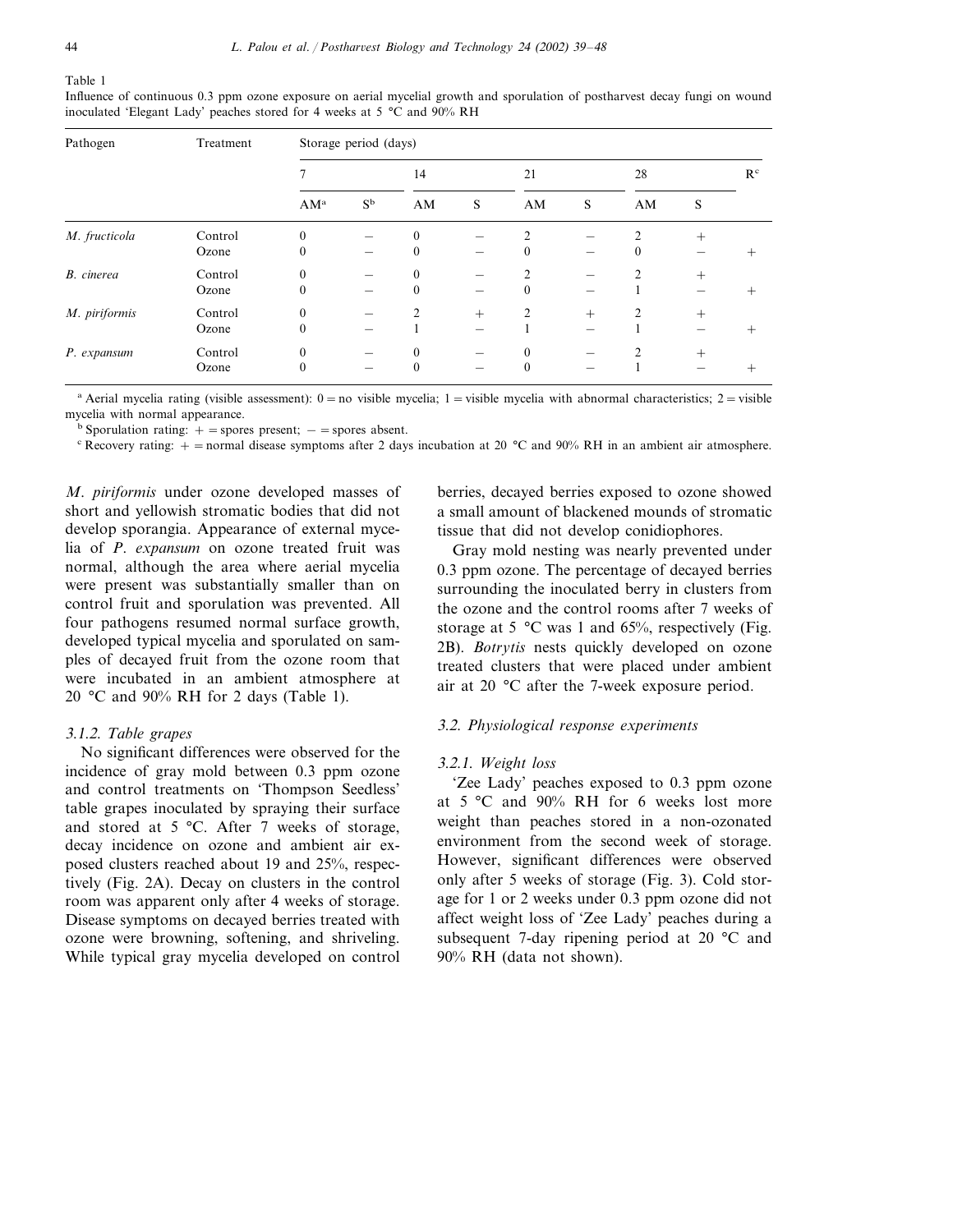No differences in weight loss were found between 0.3 ppm ozone and control treatments on 'Flame Seedless' table grapes stored for 4 weeks at 5 °C and 90% RH. Weight loss was also not different during a 7-day ripening period in an ambient atmosphere at 20 °C and 90% RH following 1 week of storage at 5 °C and 90% RH in the ozone or control rooms (data not shown).

In every test with both peaches and table grapes, no visible injuries on the fruit tissues were noticed during or after ozone exposure.

#### 3.2.2. *Peach respiration and ethylene production*

Respiration of 'O'Henry' peaches during a 5 day ripening period under ambient air at 20 °C following 1, 2 or 3 weeks ozone exposure at 5  $^{\circ}$ C was not significantly different from that following ambient air exposure (Fig. 4). Likewise, although daily fruit ethylene production rate was slightly higher after ozone exposure, the differences were not significant. Both fruit respiration rate  $(CO<sub>2</sub>)$ ,



Fig. 2. Incidence of *Botrytis cinerea* on clusters of 'Thompson Seedless' table grapes stored for 7 weeks at 5 °C and 90% RH under ambient air (control) or 0.3 ppm ozone. (A) Infected berries in spray inoculated clusters; and (B) infected berries surrounding a central berry inoculated with a syringe.



Fig. 3. Weekly percent of weight loss on 'Zee Lady' peaches stored for 6 weeks at 5 °C and 90% RH under ambient air (control) or 0.3 ppm ozone. Within each week, bars with different letters are significantly different based on Fisher's Protected Least Significant Difference test applied after an analysis of variance  $(P = 0.05)$ .

1.3–1.5 mmol kg<sup>-1</sup> h<sup>-1</sup>) and ethylene production rate (0.6–1.6 µmol kg<sup>-1</sup> h<sup>-1</sup>) after 3 weeks of cold storage were higher than after 1 or 2 weeks  $(CO_2, 1.0-1.3$  mmol kg<sup>-1</sup> h<sup>-1</sup>; C<sub>2</sub>H<sub>4</sub>, 0.2-1.3 µmol kg<sup>-1</sup> h<sup>-1</sup>) (Fig. 4).

#### **4. Discussion**

Our results on decay incidence and severity on wound-inoculated peaches agree with those of Spalding (1968), who found that gaseous ozone at 0.5 ppm did not reduce either brown rot or Rhizopus rot incidence, but disagree with those of Ridley and Sims (1967). The inability of either gaseous ozone or ozone in water to control pathogens in wounds or under the fruit surface (field infections) have been observed on table grapes (Shimizu et al., 1982), apples (Schomer and Mc-Colloch, 1948), pears (Spotts and Cervantes, 1992), citrus (Hopkins and Loucks, 1949; Smilanick et al., 1999) and other commodities (Spalding, 1966, 1968; Ogawa et al., 1990). Apparently, fungal structures in wounds remain protected from the oxidant effect of ozone possibly because of reduced ozone penetration, an interaction of ozone with fruit tissue or fruit surface compo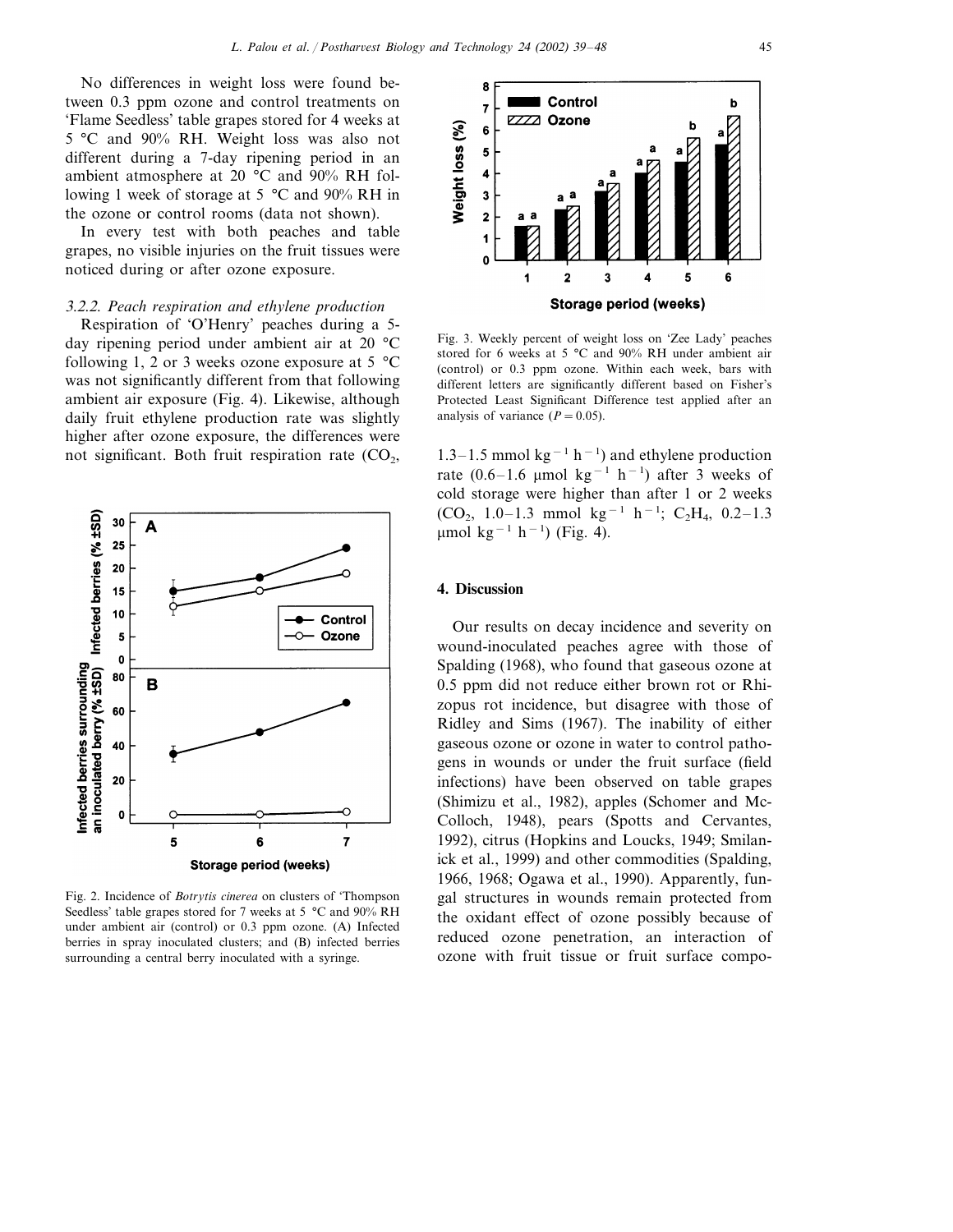nents that reduce the effective ozone concentration, and/or the presence of antioxidants. Some of these factors could also explain the failure of other strong oxidants such as chlorine and chlorine dioxide to control infections within wounds (Spotts and Peters, 1980; Adaskaveg, 1995). Since most of the economically important postharvest fruit diseases are initiated by infections in wounds on the fruit surface or by latent infections, the efficacy of ozone in controlling diseases cannot be predicted by the toxicity of ozone against free spores and hyphae, and ozone could not be a substitute for the fungicidal treatments that are currently applied on stone, pome, and citrus fruit packinglines.

In our tests, ozone exposure at 0.3 ppm inhibited the normal aerial growth of the mycelia and prevented sporulation on peaches wound inoculated with *M*. *fructicola*, *B*. *cinerea*, *M*. *piriformis*,



Fig. 4. Daily respiration rate (left) and ethylene production rate (right) of 'O'Henry' peaches held in an air flow-through system for a 5-day ripening period at 20 °C following a 1, 2, or 3-week storage period at 5 °C and 90% RH under ambient air (control) or 0.3 ppm ozone.

and *P*. *expansum*. Spalding (1966, 1968) and Ridley and Sims (1967) reported similar observations. Therefore, ozone treatment would prevent the nesting that occurs when Mucor rot, Rhizopus rot, gray mold, or brown rot spread from decayed fruit to adjacent healthy fruit. Ozone would also decrease the load of airborne pathogenic spores in the storage rooms and inhibit the surface growth of mold on packages, walls, and floors of the rooms, with a subsequent reduction in the amount of inoculum available for reinfections of the stored produce. Such a reduction has been previously reported (Schomer and McColloch, 1948; Song et al., 2000). Furthermore, the lack of sporulation on decayed fruit stored under ozone could particularly be useful to prevent the proliferation of fungicide-resistant strains of the pathogens. Usually, cold stored fruit have been previously treated with fungicides in the packingline and, therefore, many spores produced during storage are from resistant strains. Any practice that reduces inoculum production on decayed fruit after fungicide treatment can be effective for preventing or managing resistance in target pathogen populations.

Ozone exposure at 0.3 ppm did not reduce gray mold incidence during cold storage of table grapes when inoculum was sprayed on the cluster surface. The grapes were surface disinfected, inoculated, and exposed to ozone without an incubation period. Therefore, the lack of control could result either from development of internal inoculum or from spores that were located where effective contact with the gas was limited. Ozone exposure, however, prevented surface mycelial growth and inhibited gray mold nesting. We did not notice any phytotoxic injuries of fruit tissues or rachis in grapes stored under 0.3 ppm ozone. Gaseous ozone exposure did not control gray mold on grapes inoculated on the surface by immersion in a spore suspension (Spalding, 1968), but effectively controlled Rhizopus rot on grapes inoculated in a similar way (Sarig et al., 1996). Shimizu et al. (1982) reported the incapability of ozone gas to control wound infections of *B*. *cinerea* and serious rachis damage on 'Kyoho' grapes exposed to gaseous ozone at 500 ppm.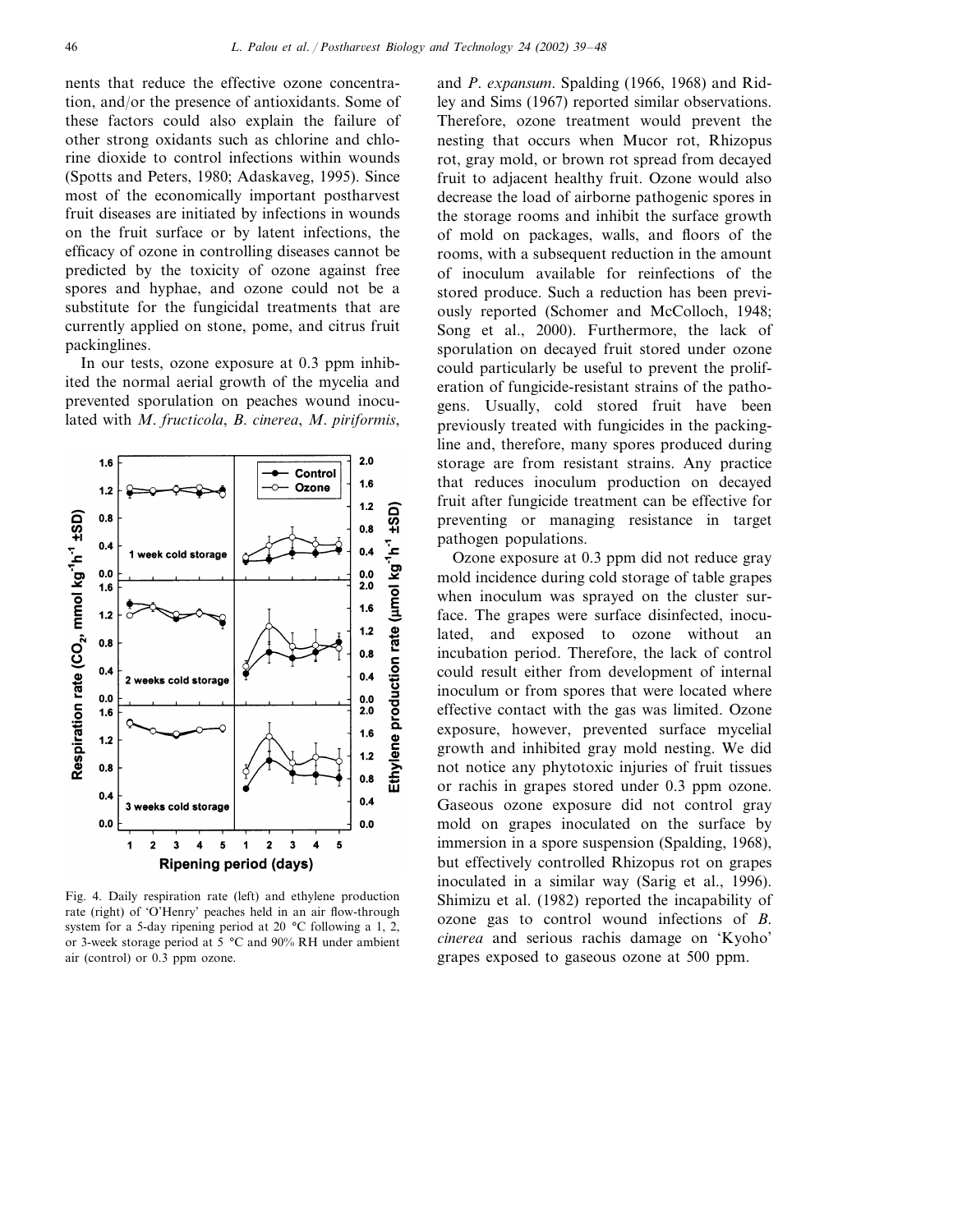Although the differences became significant only after 5 weeks of storage and no shriveling or other injury symptoms were macroscopically visible, 'Zee Lady' peaches exposed to ozone lost more weight than control fruit. Therefore, the fruit cuticle and/or the epidermal tissue were probably damaged by the gas. Work by Crisosto et al. (1994) showed that shriveling symptoms on peach fruit were only visible when weight losses exceeded 10% of the initial fresh weight. Furthermore, high atmospheric ozone levels (about 0.1 ppm) during the growing season injured fruit cuticle in plums (Crisosto et al., 1993). However, neither peach respiration nor ethylene production rates during a ripening period following ozone exposure were significantly affected by gaseous ozone. Spalding (1966) reported that ozone injury to peaches (brown freckling) was evident at 0.9 ppm but not at 0.5 ppm. Smock and Watson (1941), and Ridley and Sims (1967) observed that peaches were injured at about 2 ppm ozone, showing sunken and browned tissue in the region of the stomata. Smock and Watson (1941) also found that ozone at low concentrations did not increase the respiration rate of apples. Jin et al. (1989) concluded that fruit senescence was delayed on tomatoes and mandarins exposed to ozone and negative ions, the respiratory intensity was lowered and the ethylene release rate decreased.

Considering that we optimized the exposure of fruit to the ozone in this work, the efficacy of gaseous ozone may decrease when fruit are packed under commercial conditions. Presumably, fiberboard boxes and/or polyethylene bags used for packaging could reduce fruit exposure to gaseous ozone treatments. In our study, ozone penetration through the plastic cavity trays used in some experiments was partially inhibited because we observed more mycelial growth on the surface of the fruit in contact with the plastic. Additional research is needed to evaluate the impact of current commercial packages on the efficacy of ozone gas during cold storage.

The ozone concentration in a storage room is greatly dependent on the environmental conditions and on the fruit load. Ozone concentration rapidly decreases when temperature, humidity, or fruit load increase. Our results showed a synergistic effect between an ozonated atmosphere (0.3 ppm) and low temperature  $(5 \degree C)$  in preventing aerial mycelial growth, nesting, and sporulation, but it cannot be assumed that a similar benefit could be obtained at a higher temperature. Once produce are moved to low temperature storage, only minimal amounts of handling are required before transportation to market. The 0.3 ppm US-OSHA TLV-STEL concentration would ensure the safety of personnel and workmen. Another procedure that could be implemented is the generation of ozone in day-night cycles that allow the rooms to be free of gas during the work time (Shimizu et al., 1982). In this case, the impact of an intermittent exposure on the efficacy of ozone treatment should also be evaluated.

#### **Acknowledgements**

We thank the financial support of Electric Power Research Institute (EPRI; Palo Alto, CA). We also thank Dr Themis J. Michailides for kindly providing the isolate 28E7 of *Botrytis cinerea* and Dr Beth L. Teviotdale for sharing some laboratory equipment.

## **References**

- Adaskaveg, J.E., 1995. Postharvest sanitation to reduce decay of perishable commodities. Perishables Handling Newslett. 82, 21–25.
- Capellini, R.A., Ceponis, M.J., Lightner, G.W., 1986. Disorders in table grape shipments to the New York market, 1972–1984. Plant Dis. 70, 1075–1079.
- Crisosto, C.H., Retzlaff, W.A., Williams, L.E., DeJong, T.M., Zoffoli, J.P., 1993. Postharvest performance evaluation of plum (*Prunus salicina* Lindel., 'Casselman') fruit grown under three ozone concentrations. J. Am. Hort. Sci. 118, 497–502.
- Crisosto, C.H., Johnson, R.S., Luza, J.G., Crisosto, G.M., 1994. Irrigation regimes affect fruit soluble solids concentration and rate of water loss of 'O'Henry' peaches. HortScience 29, 1169–1171.
- Graham, D.M., Pariza, M., Glaze, W.H., Newell, G.W., Erdman, J.W., Borzelleca, J.F., 1997. Use of ozone for food processing. Food Technol. 51, 72–76.
- Hopkins, E.F., Loucks, K.W., 1949. Has ozone any value in the treatment of citrus fruit for decay? Citrus Ind. 30  $(5-7)$ , 22.